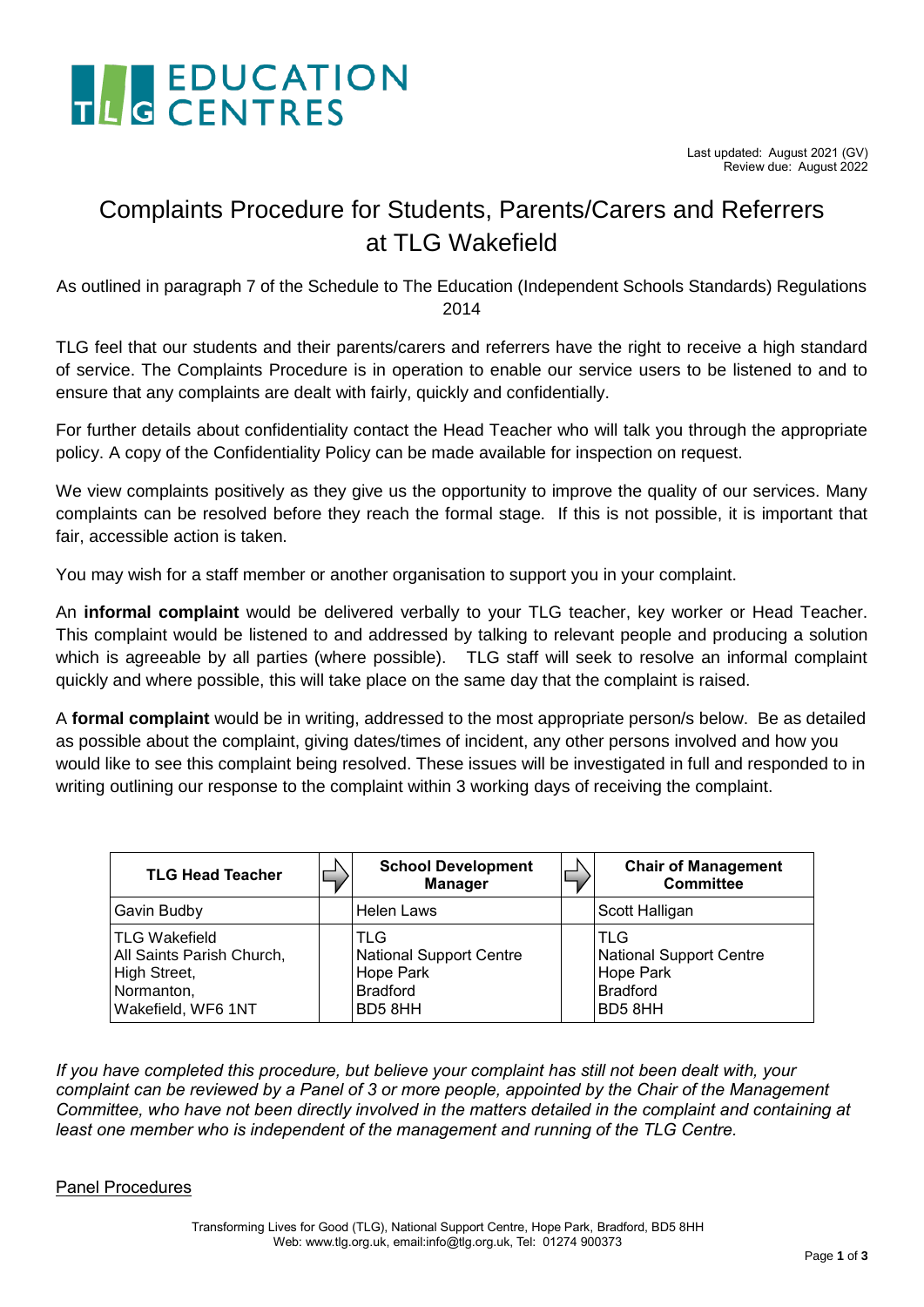# THE EDUCATION

Parents would be welcome to attend the Panel Hearing(s), arranged at a time suitable for them to attend. The Panel Hearing should take place as soon as possible after it is requested and must be within 14 days. Parents may be accompanied if they wish.

The Panel is expected to make findings and recommendations available within 5 working days. Copies of these written findings and recommendations will be sent by electronic mail or otherwise given to the complainant and where relevant, the person complained about. They will also be available for inspection on the school premises by the Chair of Management Committee and the Head Teacher.

#### **Records**

Written records of all formal complaints, responses, meetings, and action taken regardless of whether they are upheld or resolved at the formal stage or proceed to a Panel Hearing, will be kept by TLG. Documents will be kept confidential except where the Secretary of State or a body conducting an inspection under section 109 of the 2008 Act requests access to them. A further record of the number of 'formal complaints' received in the preceding school year will be available on request.

*Further support and advice is also available from:*

#### *Citizens Advice Bureau*

Ground Floor,

27, Kings Street,

Wakefield,

West Yorkshire.

WF1 2SR.

Tel: 0844 499 4138